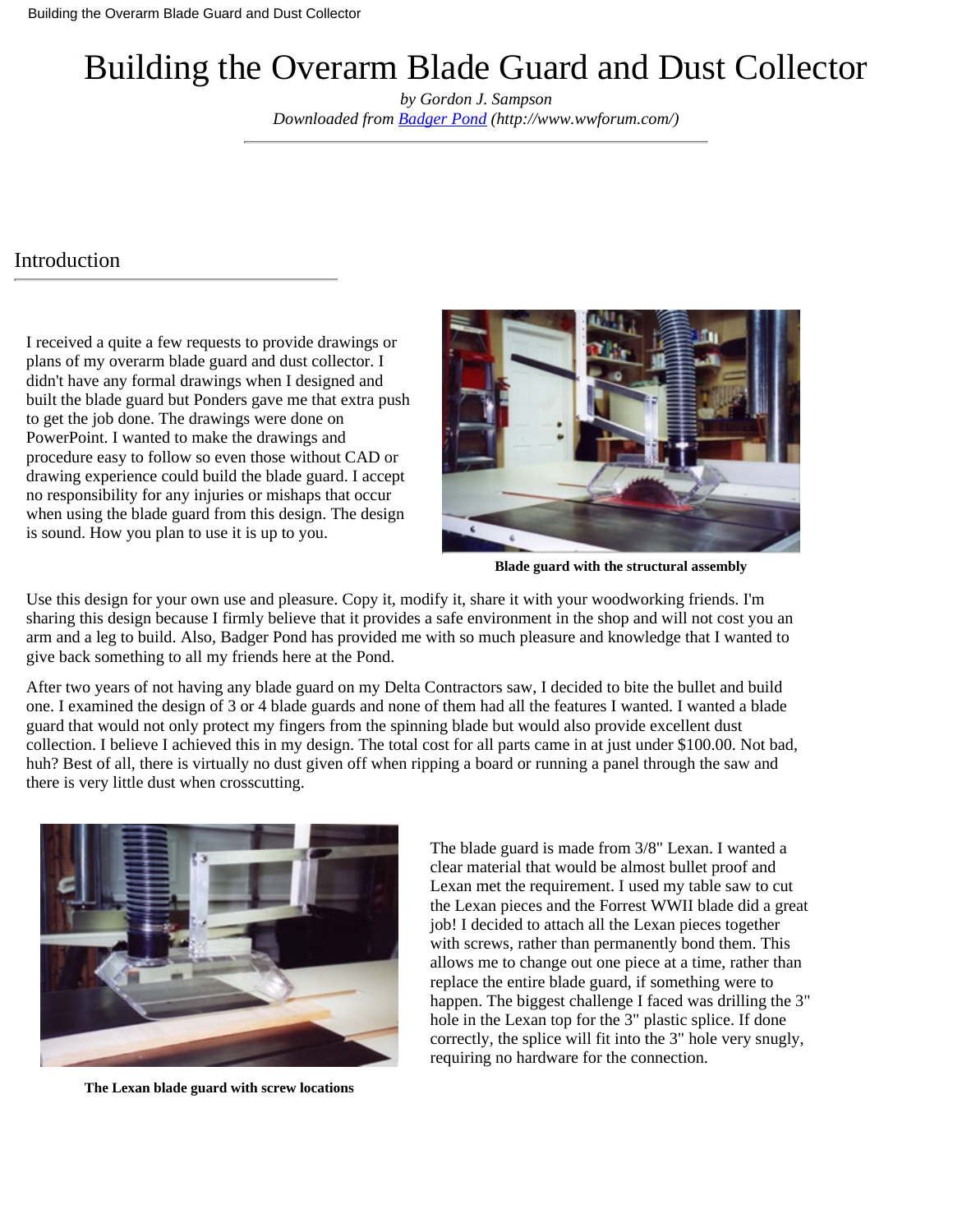The majority of the structural mechanism that supports the blade guard is aluminum. The telescoping unit is made from 1 1/2", 1 1/4", and 1" steel square tubing. The top of the telescoping unit is bolted to a  $2'' \times 2'' \times 1/8''$ piece of angle iron that is bolted to the ceiling. The telescoping unit is also bolted to a garage door support where it will not interfere with the garage door wheel mechanism. If you do not have a place in your shop to bolt the tubing to the ceiling, you may want to design a method to mount it to the shop floor, extension table, or a mobile base.



**The entire system, including the steel tubing and dust collection**



**Aluminum structural mechanism with T knobs**

I designed the blade guard so it will not lift up when cutting. The aluminum structural mechanism uses T knobs to tighten the structure and hold the blade guard into place. I prefer to have the bottom of the guard 1/16" to 1/8" above the work piece. This provides additional protection against accidentally running my fingers into the blade. Blade guards that lift up over the work piece do not provide this level of protection. The locking mechanism also allows the blade guard to be held above the table when changing blades and cleaning the table top. The steel tubing that makes up the telescoping unit can also be adjusted to raise the blade higher. The blade guard can also be easily removed from the structural mechanism.

#### Procedure

The procedure for making the overhead blade guard and dust collector is divided into six parts:

- 1. Parts List
- 2. Cutting and drilling the Lexan blade guard
- 3. Assembling the Lexan blade guard
- 4. Cutting and drilling the 1"aluminum square tubing
- 5. Cutting and drilling the  $1"x\ 1/8"$  aluminum
- Assembling the Lexan blade guard to the aluminum support mechanism6.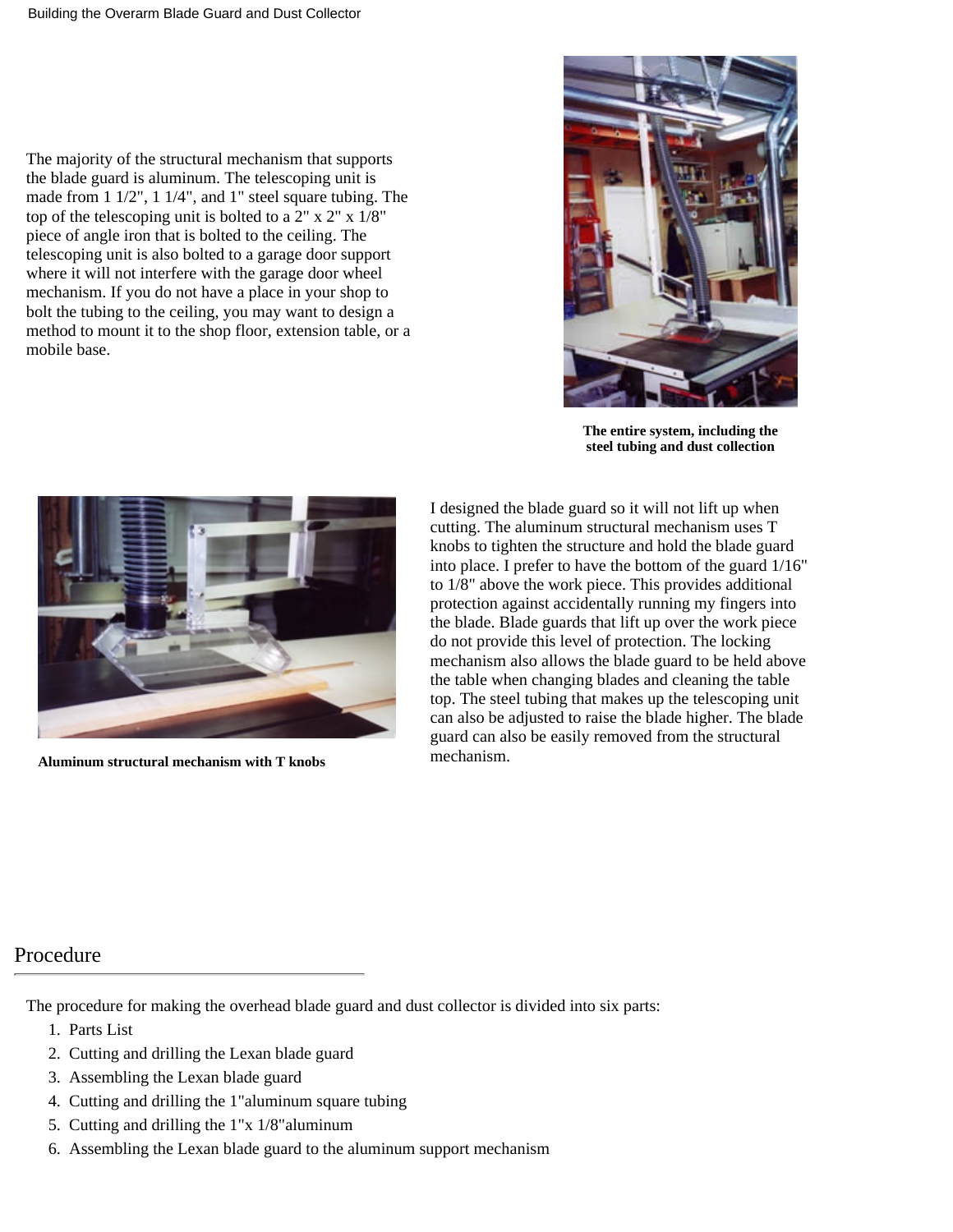#### **Parts List:**

- 1 3/8" x 12" x 24" Lexan
- 1 1" x 48" Aluminum Square Tubing
- $\bullet$  1 1/8" x 1" x 18" Flat Aluminum
- $\bullet$  1 1 1/2" x 36" Steel Square Tubing
- $\bullet$  1 1 1/4" x 36" Steel Square Tubing
- 1 1" x 36" Steel Square Tubing
- $\bullet$  1 1/8" x 2" x 2" x 24" Angle Iron
- 38 6-32 x 3/4" SS Flathead Screws
- $\bullet$  3 6-32 x 1/2" SS Machine Screws
- 3.6-32 SS washers and lock washers
- $\bullet$  8 4-40 x 1/2" SS Screws
- 8 4-40 SS washers, lock washers, and nuts
- $\bullet$  2 1/4-20 x 2 3/4" SS Bolts
- $\bullet$  2 1/4" dia. x 1 1/2" SS Pins
- $\bullet$  12 1/4" SS Washers
- 2 1/4" SS Lock Washers
- $\bullet$  2 1/4-20 T knobs
- 2 SS Cotter Pins
- Misc. hardware for mounting and connecting telescoping tubing and angle iron.

## Cutting and Drilling the Lexan Blade Guard (Part A)

**NOTE:** Lexan is sold with a protective wrapping. Leave the wrapping on to protect the Lexan against scratches when cutting. I removed the wrapping on one side of Part A (both side pieces) to mark and drill the Lexan. I was concerned that the wrapping might introduce some error.

- 1. Cut the sides to the dimensions shown in Figure 2. I used double-sided tape to connect the two sides when I made the cuts. This ensured both sides would be the same dimensions.
- 2. Cut out the front and rear pieces to the dimensions shown in Figure 4.
- 3. Cut out the top of the blade guard to the dimensions shown in Figure 5. Cut the 45° angles in each end of the top at this time.
- 4. Drill holes in the two sides to accept 6-32 stainless steel flathead screws. The hole pattern is shown in Figure 3. Do not counter sink the holes at this time. You may want to use these holes as a reference when laying out the holes for the front, rear, and top pieces.





**Figure 3 Hole Patterns** [\(Larger Image at end of Article\)](#page-8-0)



**[Overarm Blade Guard, overall view](#page-6-0)** (Larger Image at end of Article)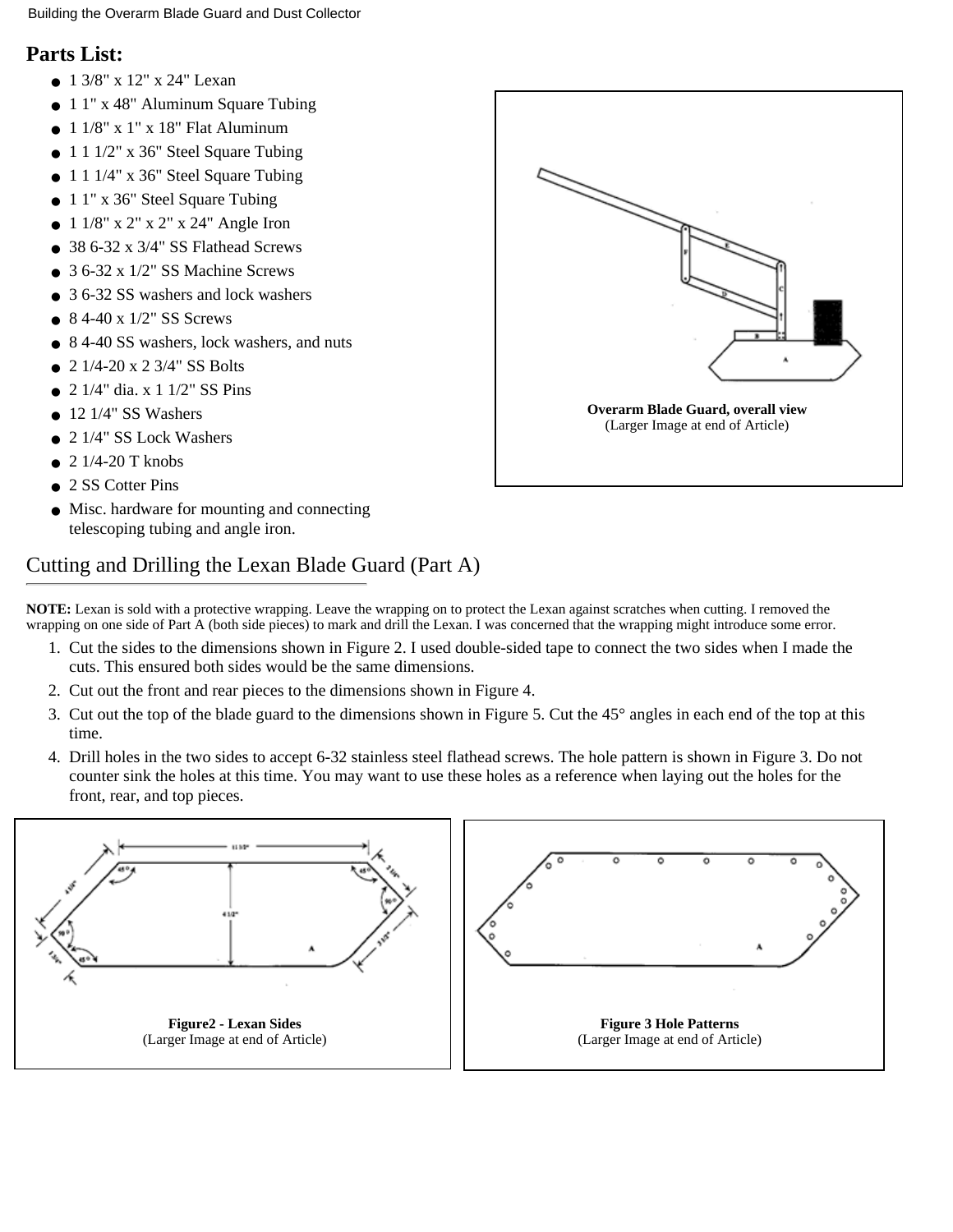

**Figure 4 Front & Rear Pieces** [\(Larger Image at end of Article\)](#page-9-0)

**Figure 5 Top Piece** [\(Larger Image at end of Article\)](#page-10-0)

**Note:** Use a #36 drill bit (decimal equivalent is 7/64") to drill all holes that will be tapped. I used 6-32 x 3/4" stainless steel flathead screws to connect the Lexan pieces together. Drill the holes in the front, rear, and top a little deeper than required (1/2" deep). This will give you a 1/8" clearance beyond the end of the screws.

- 5. Drill holes in the two front and two rear Lexan pieces to match the holes in the sides.
- 6. Drill holes in the top Lexan piece to match the holes in the sides.
- 7. Counter sink the holes in the two sides so the flathead screws are flush with the Lexan when seated.
- 8. Tap the 38 holes in the front, rear, and top pieces with a 6-32 tap. Be sure to back the tap out after every few turns to clear the threads.
- 9. Drill and tap the three holes in the top, as shown in Figure 5.
- 10. Cut the 3" hole into the top, as shown in Figure 5. I used a hole cutter for this task. I practiced on a scrap piece of Lexan and did a fit check with the plastic splice to ensure the hole diameter was sized correctly. Worked for me!

## Assembling the Lexan Blade Guard (Part A)

**Note**:Use Figure 1 and pictures from my post as references when assembling the blade guard.

- 1. Attach the front and rear pieces to the sides with 6-32 x 3/4" stainless steel flathead screws.
- 2. Do a fit check with the top piece and all corresponding pieces. Make sure the top fits without any gap or overlay. Once you're satisfied you have a good fit, attach the top to the sides with 6-32 x 3/4" stainless steel flathead screws.

The blade guard is now assembled and ready to be attached to the aluminum structural mechanism.

## Cutting and Drilling the 1" Aluminum Square Tubing (Parts B, D, and E)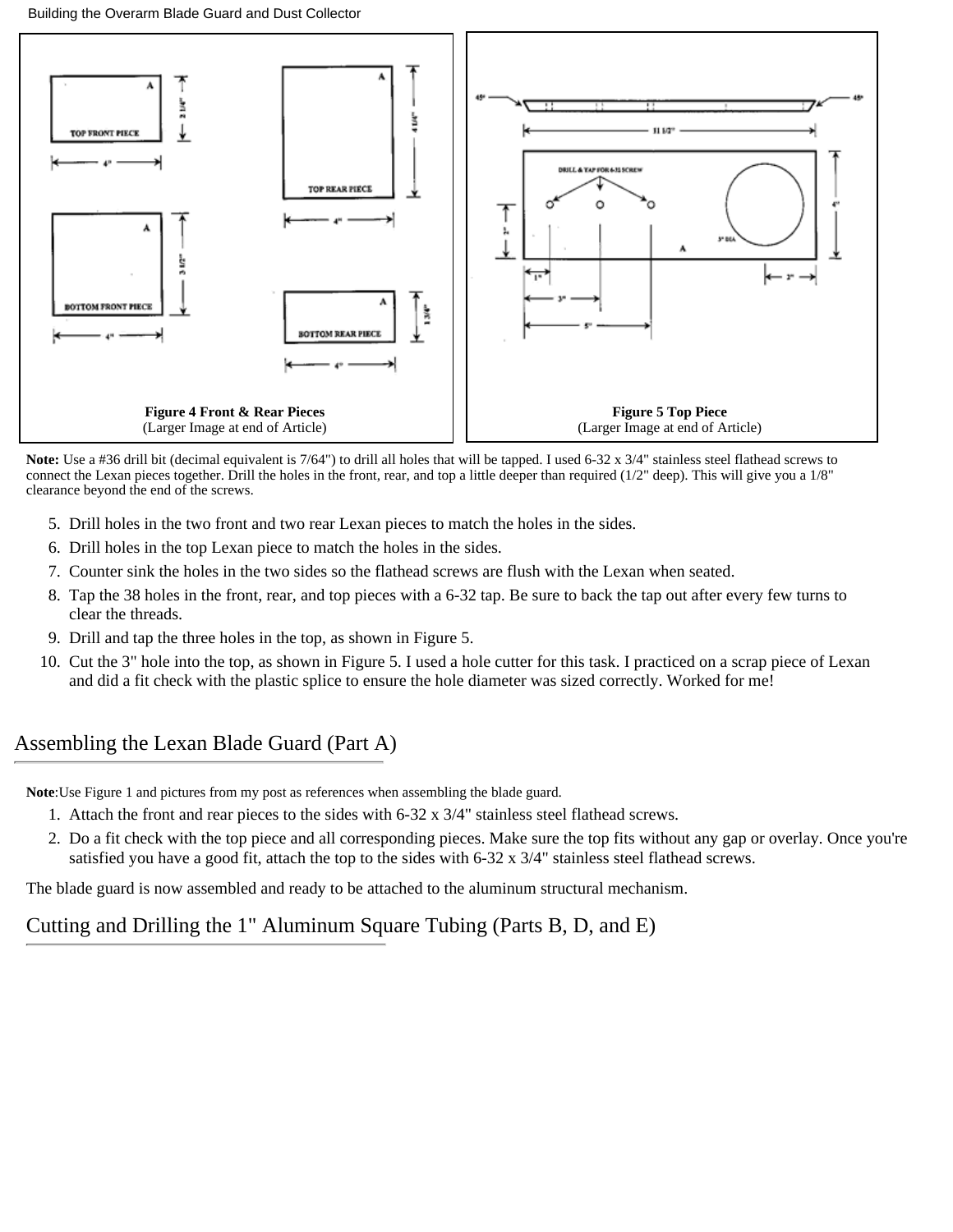- 1. Cut the 1"aluminum tubing for Parts B, D, and E to the dimensions shown in Figure 6. The length of Part E is shown as 28". This length can be modified to meet your specifications.
- Mark and center punch the locations for holes to be drilled 2. in Parts B, D, and E. Hole locations are shown in Figure 6.
- 3. Round over the sides of each end of Part D, as shown in Figure 6. I chose to use a file to round over the ends because it allowed me to take my time to get a nice, round edge. A square will ensure that both ends are rounded over evenly.
- 4. Round over the sides of one end of Part E, as shown in Figure 6.
- 5. Drill three holes for the  $6-32 \times 1/2$ " screws in the bottom of Part B, as shown in Figure 6. Deburr the three holes.
- 6. Drill three 5/16" holes (big enough for a screwdriver shaft) in the top of Part B, as shown in Figure 6. Deburr the three holes.
- 7. Drill four holes for the  $4-40 \times 1/2$ " screws in both sides of Part B, as shown in Figure 6. Deburr the eight holes.
- 8. Drill two 1/4" holes through both ends (both sides) of Part D, as shown in Figure 6. Deburr the four holes.
- 9. Drill one 1/4" hole through one end (both sides) of Part E, as shown in Figure 6. Deburr the two holes.
- 10. Drill two 1/4" holes through both sides of Part E, 11 1/2" from the rounded end, as shown in Figure 6. Deburr the two holes.



**[Figure 6 - 1" Aluminum Tubing](#page-11-0)** (Larger Image at end of Article)

#### Cutting and Drilling the 1" x 1/8" Aluminum (Parts C and F)



**[Figure 7 - 1" x 1/8" Aluminum](#page-12-0)** (Larger Image at end of Article)

- 1. Cut the 1" flat aluminum for Parts C and F to the dimensions shown in Figure 7.
- Mark and center punch the locations for holes to be drilled 2. in Parts C and F. Hole locations are shown in Figure 7.
- 3. Round over one end of Part C (both pieces), as shown in Figure 7. Again, I used a file to round over the ends of all pieces.
- 4. Round over both ends of Part F (both pieces), as shown in Figure 7.
- 5. Drill four holes for the  $4-40 \times 1/2$ " screws in the squared end of Part C (both pieces), as shown in Figure 7. Deburr the eight holes.
- 6. Drill one 1/4" hole in the rounded end of Part C (both pieces), as shown in Figure 7. Deburr the two holes.
- 7. Drill one  $1/4$ " hole in Part C (both pieces)  $5 \frac{1}{2}$ " from the rounded end, as shown in Figure 7. Deburr the two holes.
- Drill two 1/4" holes in both ends of Part F (both pieces), as 8. shown in Figure 7. Deburr the four holes.

Assembling the Lexan Blade Guard (PartA) to the Aluminum Structural Mechanism (Parts B, C, D, E, and F)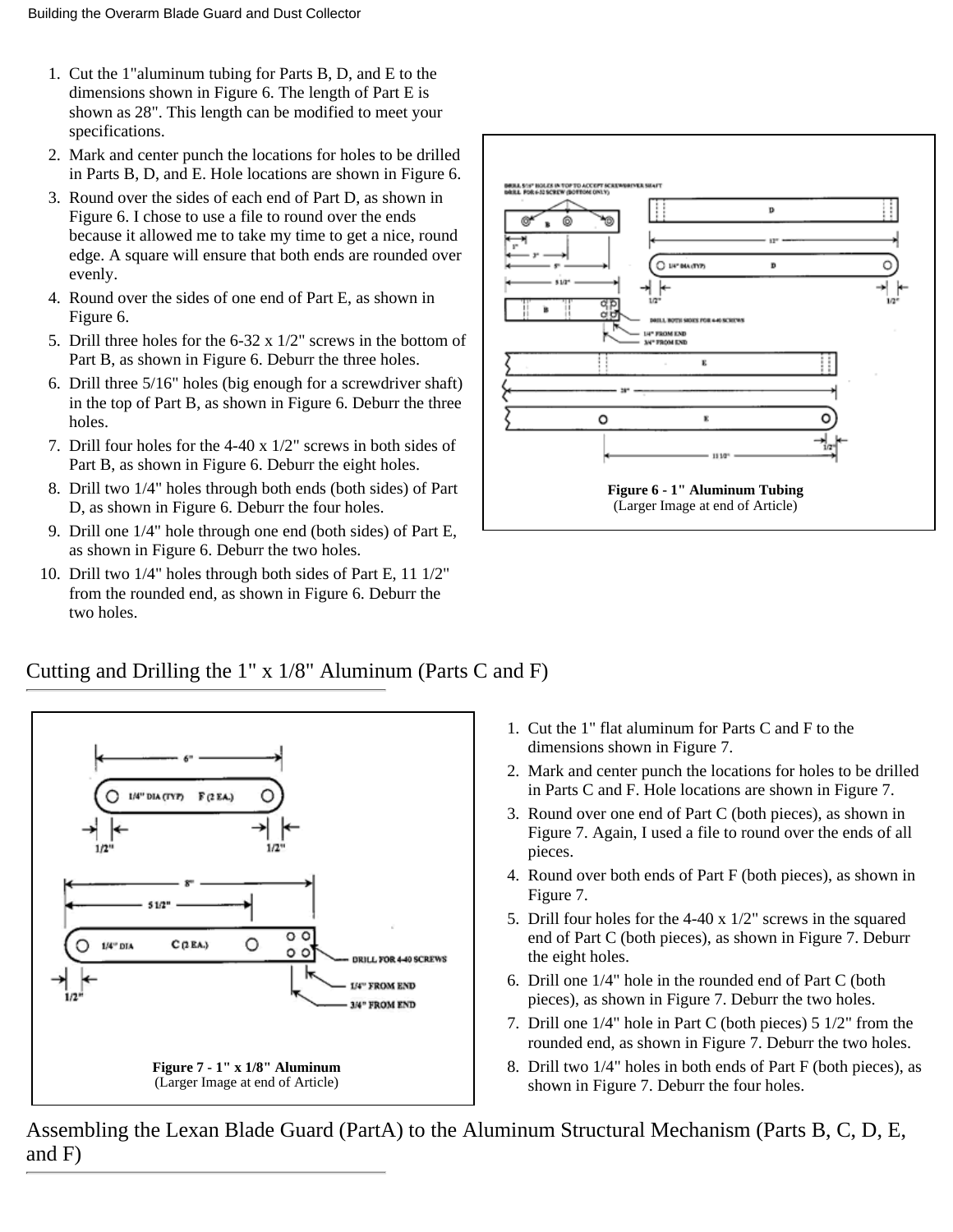#### Building the Overarm Blade Guard and Dust Collector

**Note:** Use Figure 1 and the pictures above and previous pages as references when assembling the blade guard to the aluminum structural mechanism.

- 1. Connect the assembled Lexan blade guard to Part B using three 6-32 x 1/2" screws, washers, and lock washers. Do Not over tighten the screws.
- 2. Connect Part B to Part C using eight 4-40 x 1/2" screws, washers, lock washers, and nuts (four in each side). Long nose pliers really help in inserting the washers, lock washers, and nuts onto the 4-40 screws inside the tubing of Part B.
- Connect Part C (both pieces) to Part D using a 1/4" diameter pin and two washers. I made my own 1 1/2" pins by cutting 1/4-20 3. x 3" bolts (not fully threaded) to the required length and drilling a small hole through one end of the now threadless bolt. Insert a cotter pin through the hole in the pin.
- 4. Connect Part C (both pieces) to Part E using the same procedure as in Step 3.
- 5. Connect Part D to Part F using a 1/4-20 bolt, washers, lock washer, and T knob (use a T knob in replace of a nut). The length of the bolt will be determined by the method you chose to support the blade guard. I supported my system from the ceiling and used a 2 3/4" bolt.
- 6. Connect Part E to Part F using the same procedure as in Step 5.

The blade guard is now assembled to the aluminum structural mechanism. It's now up to you to determine how to support the blade guard and dust collector system. Once you have the unit supported and ready for use, attach a 3" plastic splice to a 3" plastic hose and insert the splice into the 3" hole in the top of the Lexan blade guard.

You're now ready for a safe, dust free (well, almost dust free) trial run on your table saw. If you have any questions, please feel free to e-mail me and I'll do my best to answer your questions. Other pictures of the blade guard can be found in the [Badger Pond](http://www.wwforum.com/) archives. Have fun, be safe, and cut lots of wood.

Gordon J. Sampson 2-22-01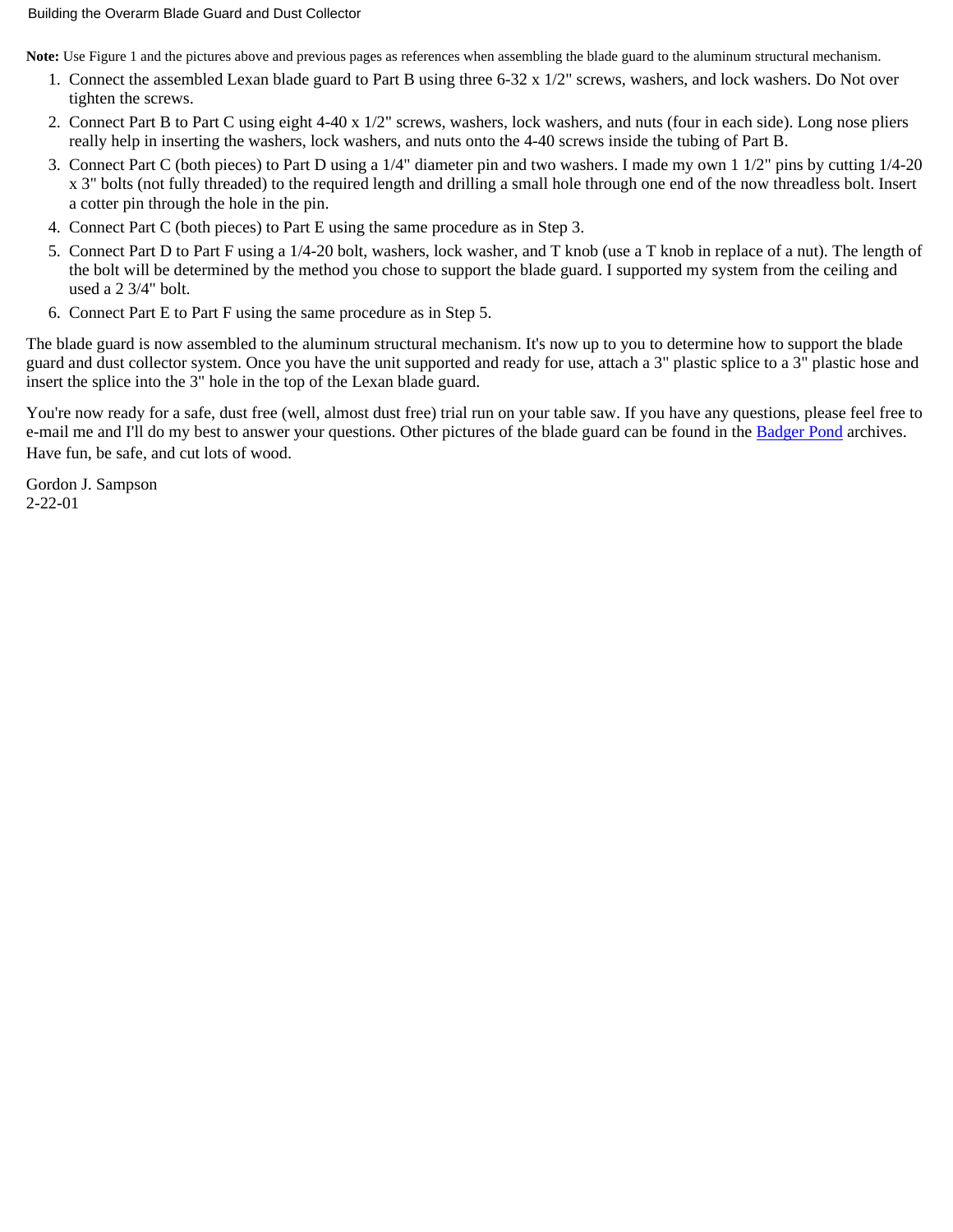Figure 1. Overarm Bladeguard - Overall Vlew

ł.

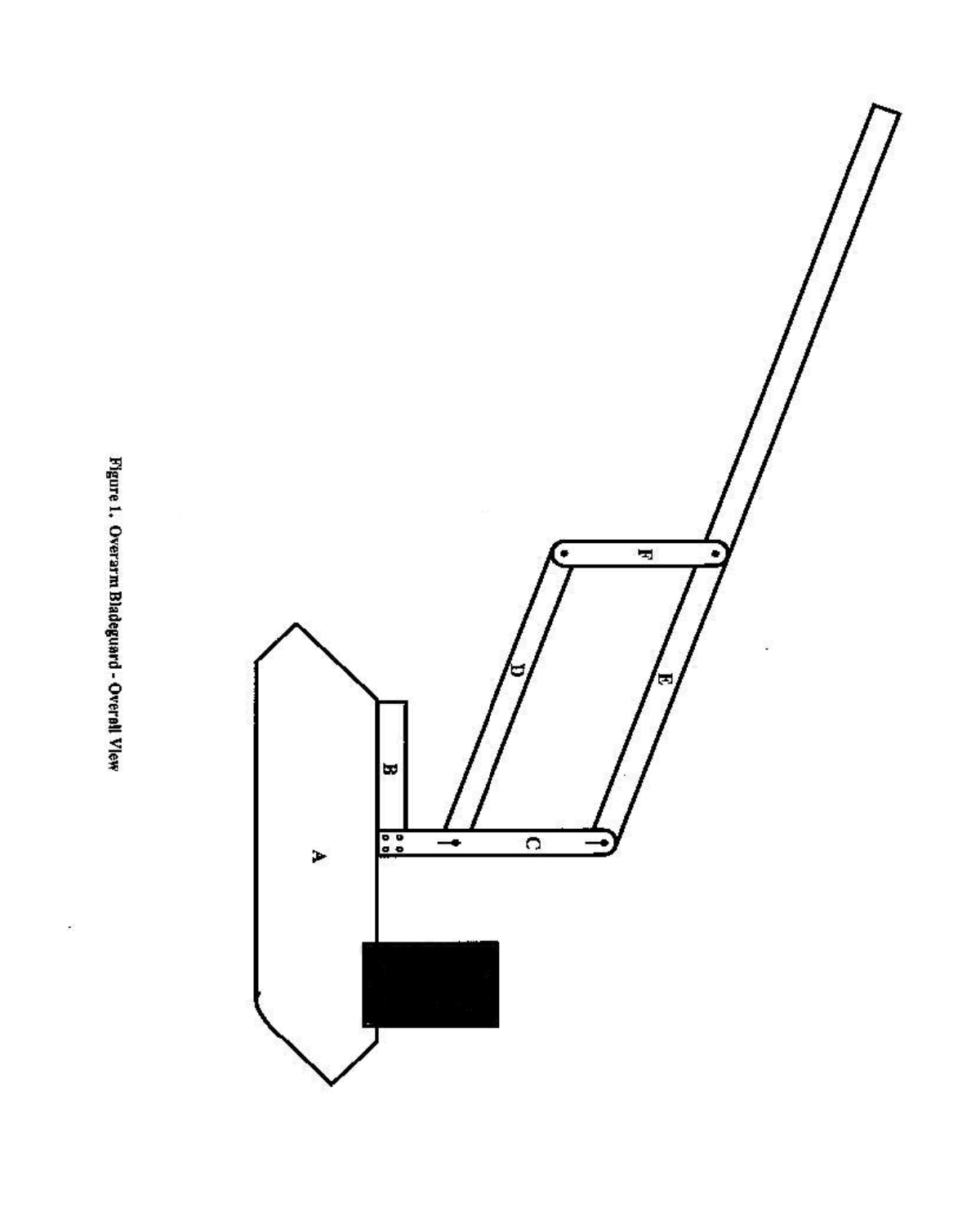

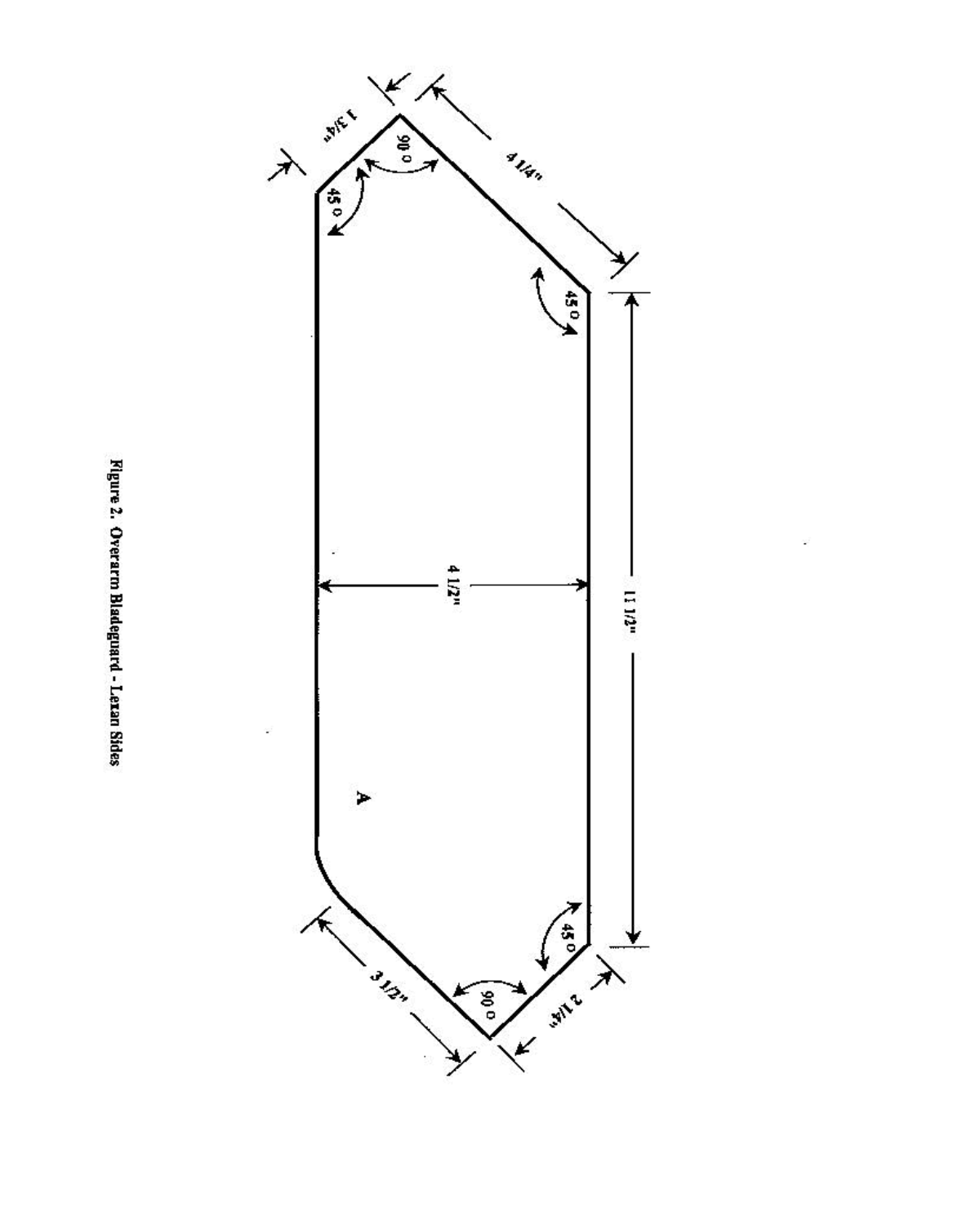

ś



 $\hat{\sigma}$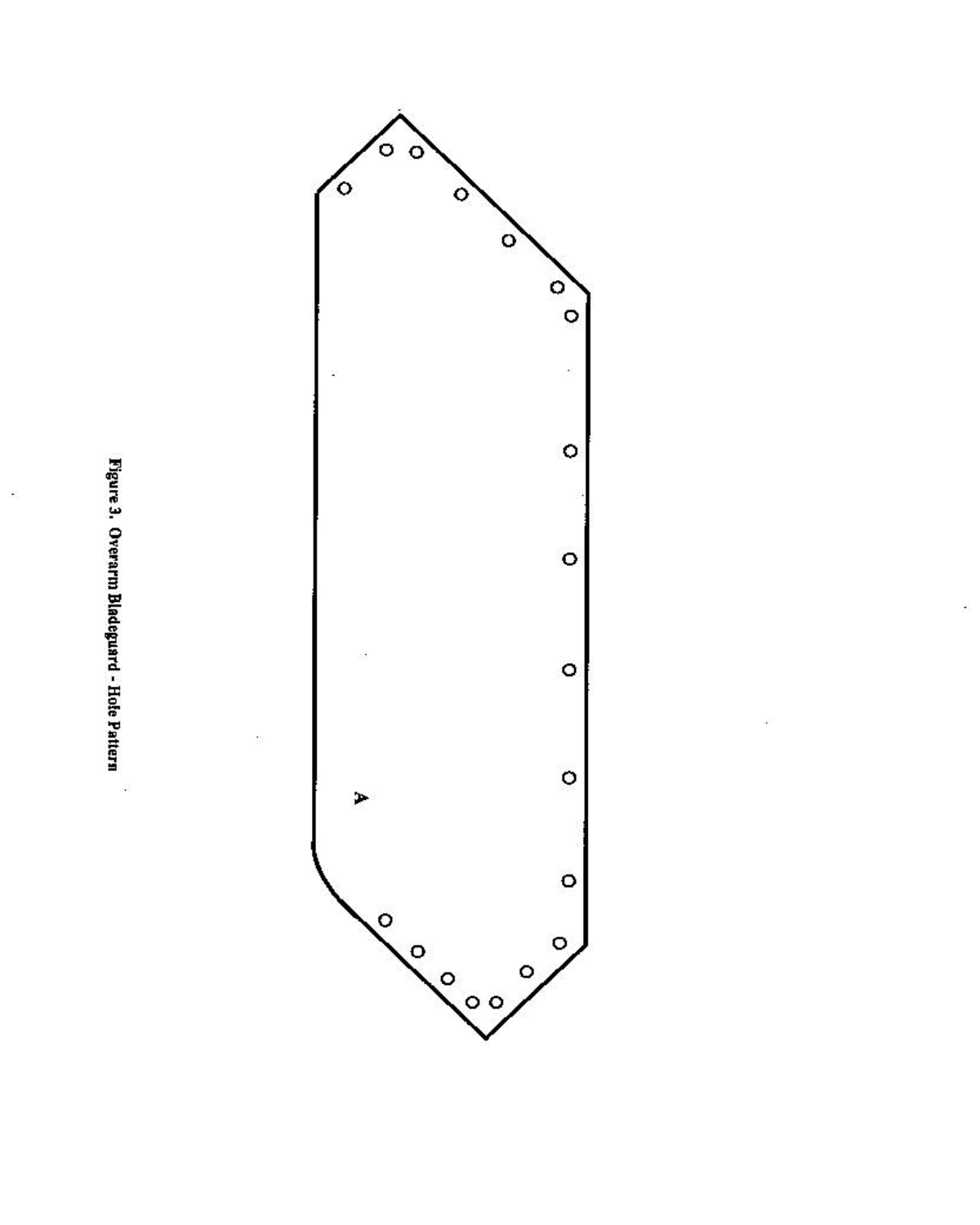Figure 4. Overarm Bladeguard - Front & Rear Pleces

Î,

 $\hat{\Sigma}$ 



ÿ

Ĉ.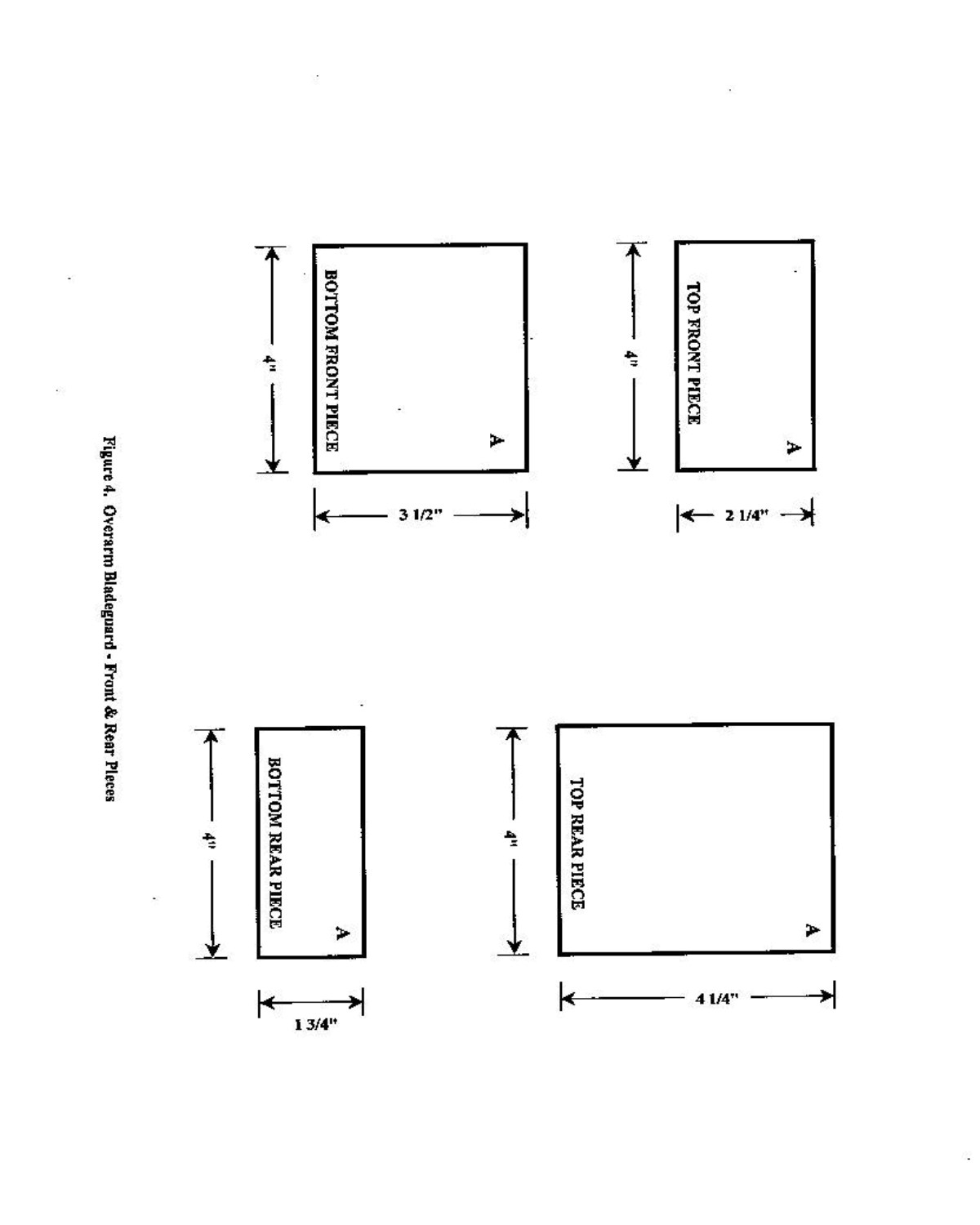Figure 5. Overarm Bladeguard - Top Plece



Ŷ.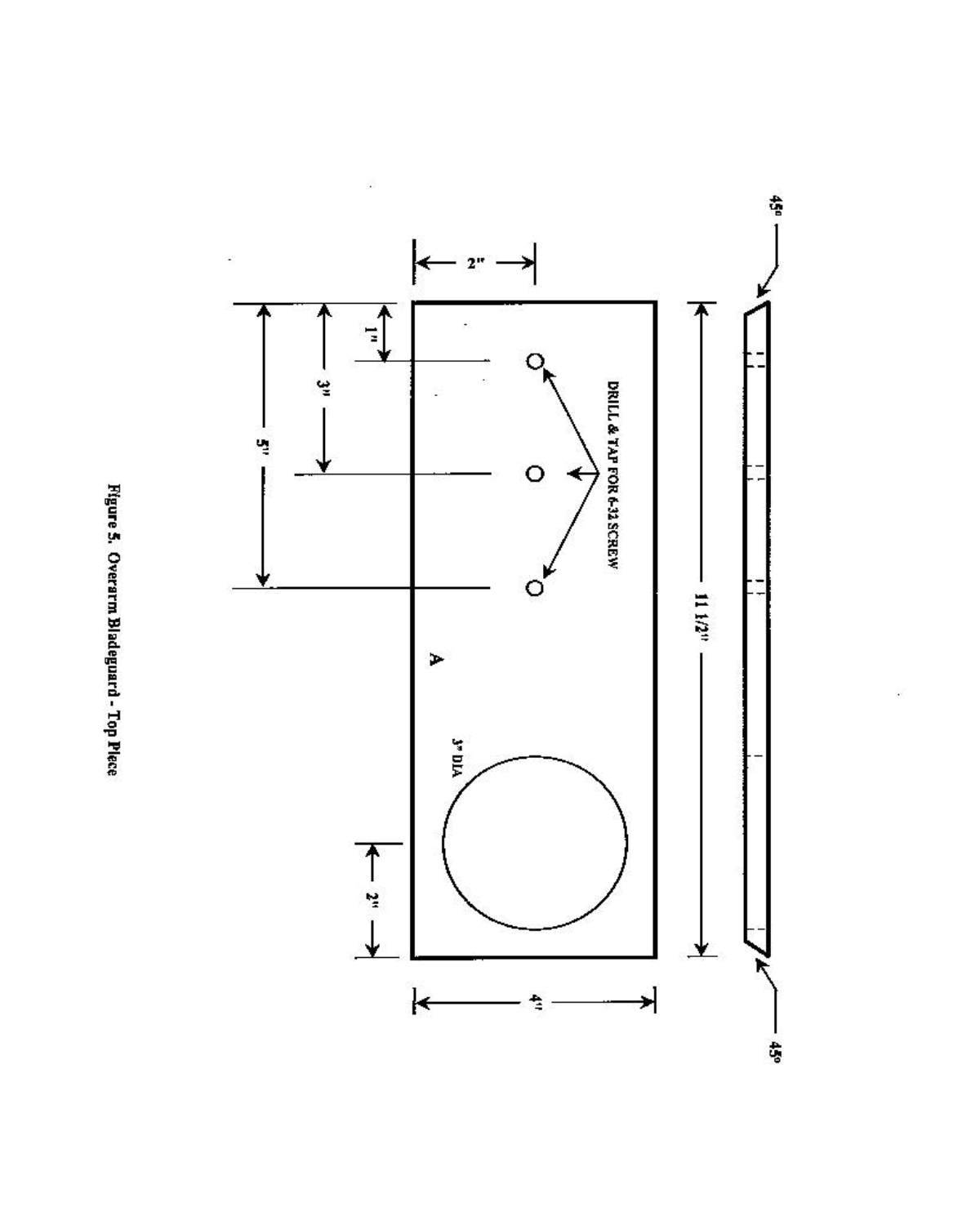